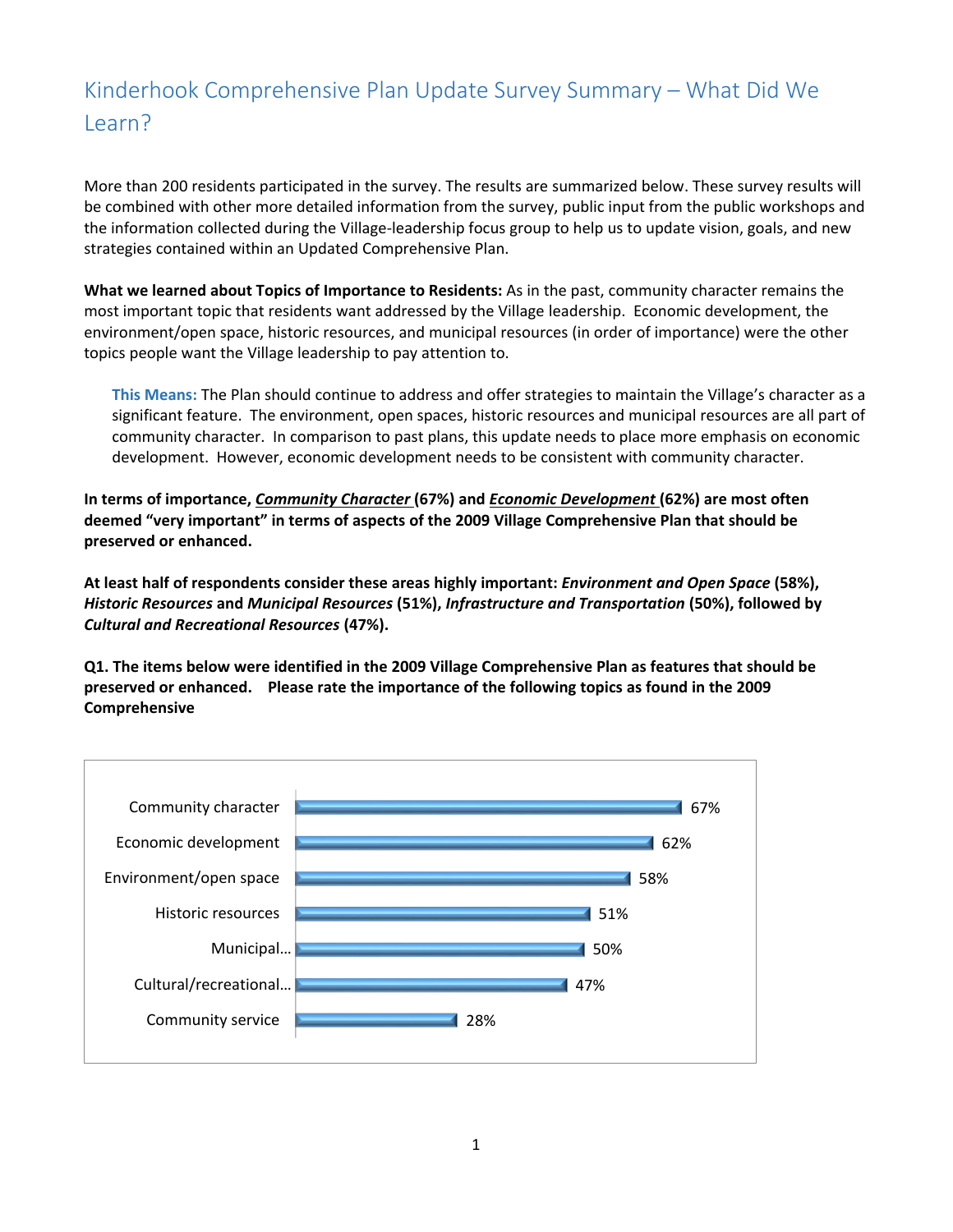**What we learned about what the Village should support:** The majority of participants want the Village leadership to support local libraries, cultural events, and to enhance recreational opportunities. Specifically, expansion of biking, walking, jogging, running, and hiking as well as improving access and recreational use of the Kinderhook Creek were deemed as very important. Another action that was important to the majority of respondents, but especially to those residents over 60 years old; was to build on the public/private program of street tree planting and gardening.

**This Means:** The updated plan should offer action steps and policies to continue support for the library, and for cultural and recreational opportunities. Specific actions can be outlined in the plan to enhance pedestrian resources and to improve Kinderhook Creek access.

**What we learned about businesses people will support:** Specialty foods (butcher, bakery, fish market, produce), restaurants, and gift shops were the three highest scoring businesses that people were likely to support in the Village.

**This Means:** Economic development programs should pay particular attention to attracting the kinds of businesses that will garner support among village residents.

What types of businesses are you likely to support if they were to come to the Village? Check all that apply.

| <b>Answer Options</b>                                   | Response<br>Percent | Response<br>Count |
|---------------------------------------------------------|---------------------|-------------------|
| <b>Restaurants</b>                                      | 83.6%               | 178               |
| <b>Retail Clothing</b>                                  | 33.8%               | 72                |
| <b>Gift Shops</b>                                       | 58.2%               | 124               |
| Specialty Foods (Butcher, Bakery, Fish Market, Produce) | 86.4%               | 184               |
| Entertainment                                           | 38.5%               | 82                |
| None of the above                                       | 1.9%                | $\overline{4}$    |
| Other (Please specify what in the text box below):      | 16.9%               | 36                |
|                                                         |                     |                   |

**What we learned about Kinderhook as a tourist destination:** 61.5% of participants said they would like to see the Village become more of a destination for tourists and visitors.

**This Means:** Economic development programs supported in the plan should encourage projects and programs that further develop tourism, but that the Village needs to ensure that the character of the Village is not adversely impacted at the same time.

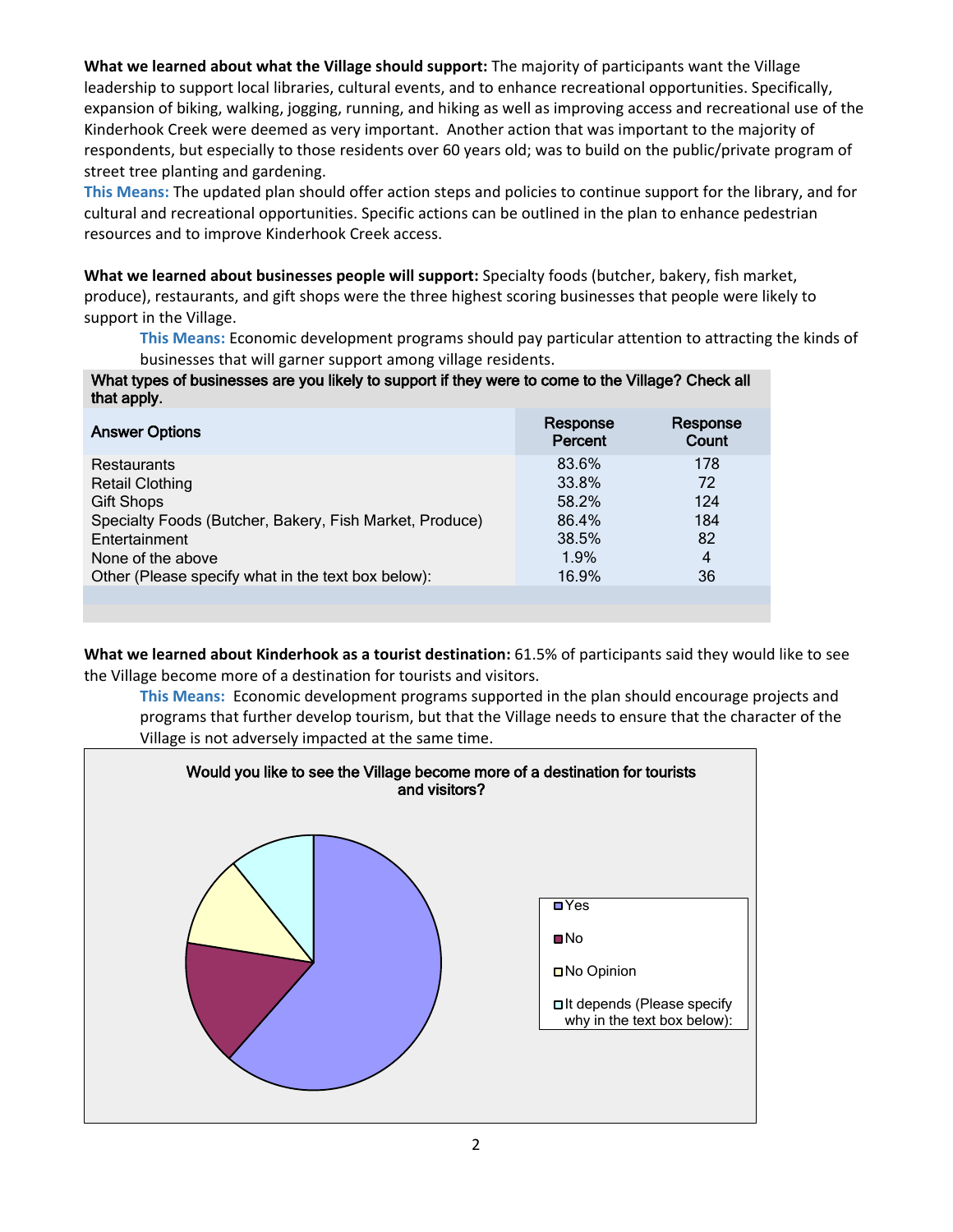**What we learned about use of tax incentives for economic development:** When asked if tax incentives should be made available to encourage additional or expanded business development, 40% said yes, and 29% said no. The remainder said 'it depends' upon the type of business, whether the business is in harmony with the character of the Village, and how long the support would last. So there is a level of cautious support for tax incentives.

**This Means:** There is moderate support for tax incentives, and the plan can suggest that the Village further explore types of tax incentives that could be compatible with Village goals, cost and benefits. Tax incentives could be part, but not the whole thrust of an enhanced economic development initiative.

**What we learned about use of tax incentives if it results in a moderate property tax increase:** Over all participants, there is also some, but not a majority level of support for a moderate property tax increase to support those tax incentives**.** For those who support the use of tax incentives, a substantial majority (67%) is willing to support this action through moderate increases in their local property taxes.

**This Means:** As part of the feasibility of offering tax incentives, the Plan can suggest that the Village identify the real costs and benefits to program actions and create a dialogue with village residents about it.

**What we learned about desired actions to support economic development:** If additional funding were available for economic development programs, about half of the participants said they would support use of those funds to encourage landlords to improve building facades and improve lighting. Slightly less than half (48%) said they would want to see funds used to develop streetscape concept plans to establish an aesthetic vision for the Village.

**This Means:** The Plan should include actions that would promote building façade and lighting improvement programs. It could also suggest that if funds were available, there would be support for a streetscape improvement plan.

**What we learned about satisfaction with Village services**: Overall, participants were satisfied or very satisfied with village leadership and services. The highest scoring services were leaf pickup, village website, snow removal, maintenance, and hours of operation of the Village. The only item that more people were not satisfied with was the economic development in the Village.



**This Means:** More emphasis should be placed on economic development, but the Plan should include maintenance of other existing services and programs.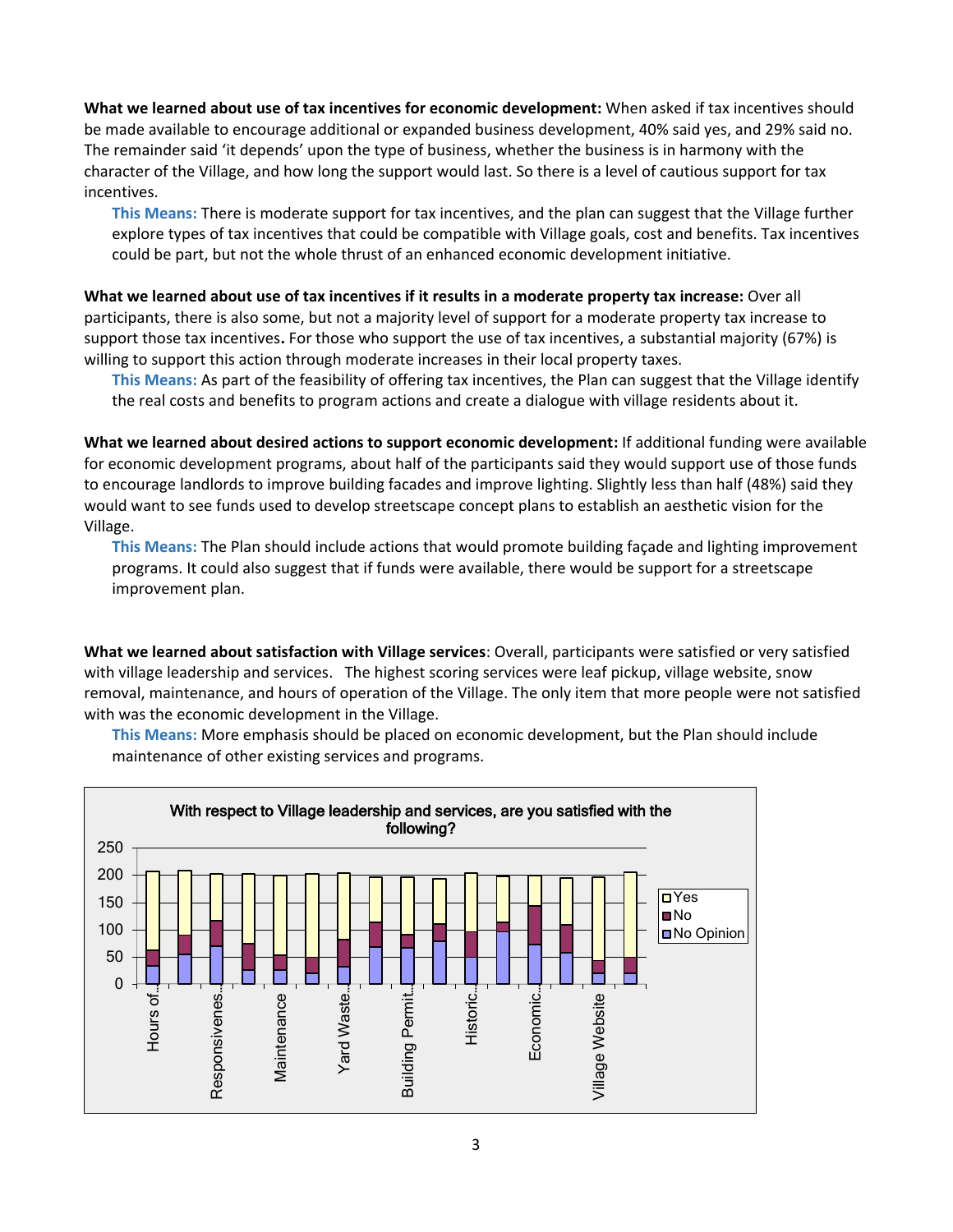

**What we learned about truck traffic:** There are mixed opinions as to whether truck traffic is a problem in the Village. 34.5% said it's a serious problem, 27.7% a minor problem, and 33.5% not a problem.

**This Means:** Truck traffic is a problem to be addressed, but it is not a priority. Because it is more important to those living on or near Route 9 and that are directly affected, the Plan could recommend actions to enhance enforcement of speeding, and work with DOT to find other solutions.



**What we learned about funding infrastructure improvements**: The survey asked about the level of agreement with several actions to assist the Village with allocating funding and prioritization of infrastructure improvements. A vast majority (89.4%) agreed that the Village should solicit additional funding from State/Federal Government or from other sources. The majority however disagreed that the Village should stretch out or phase projects and delay upgrades, expansion and maintenance.

**This Means:** The Plan could include a recommendation that the Village be aggressive about finding grant funding for needed infrastructure improvements. Further, the Plan can continue the recommended action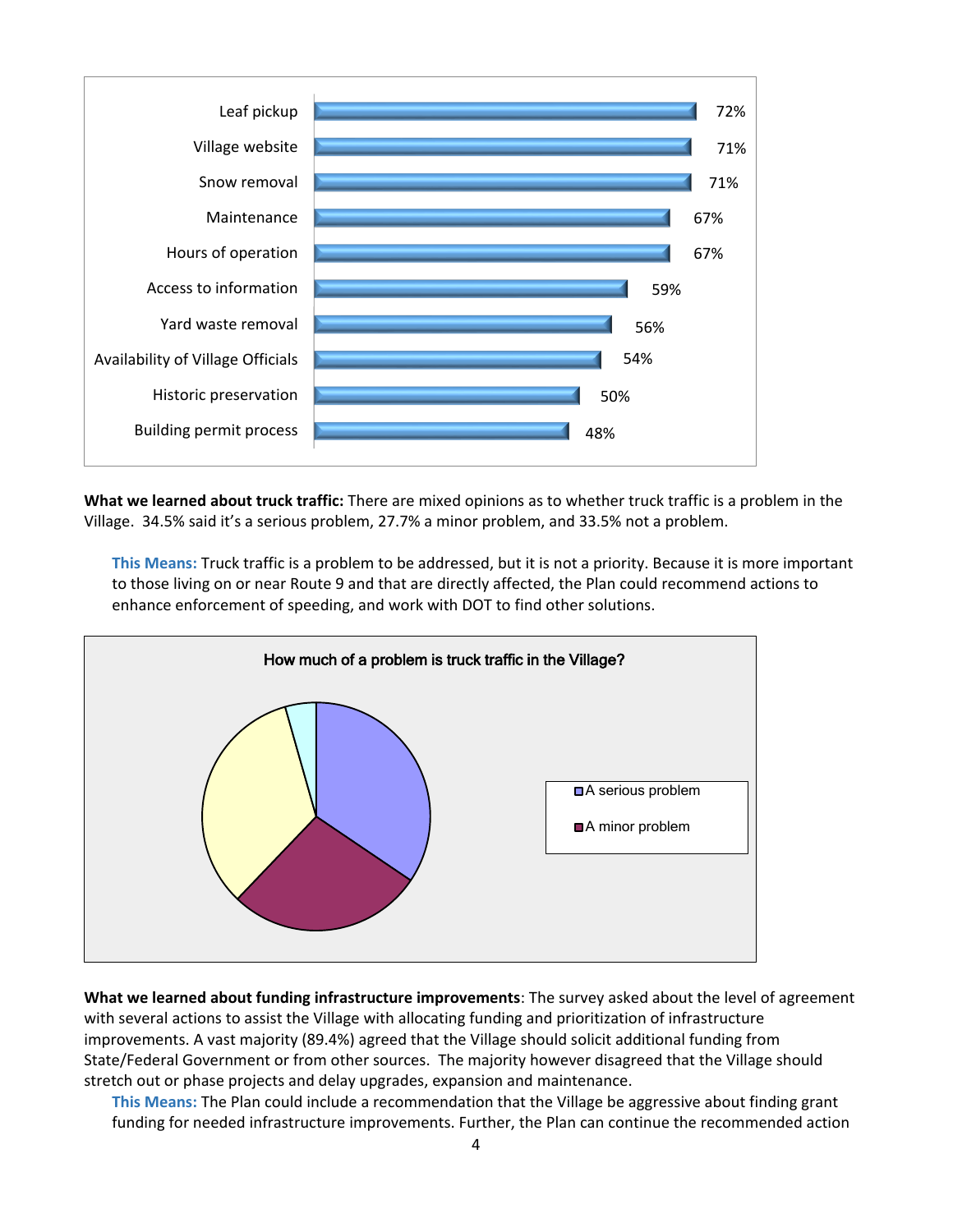to develop a capital improvement plan that would help the Village figure out costs, time frames, and planning for these improvements.

**What we learned about parking:** Parking was not considered a major problem in the Village. Almost 49% said parking is never a problem. 17% said it is occasionally a problem with 4% saying it is often a problem. **This Means:** Addressing parking is not a high priority to be addressed in the Plan.

**What we learned about use of the Village Hall upstairs:** There was a lot of support (62%) for the Village to make improvements to the upstairs space of the Village Hall in order to broaden and enhance the use of the building for the community. Some people wanted to be sure the Village considered cost, and whatever is done is handicapped/disabled accessible, keeps historic character, and remains open to community events.

**This Means:** The Plan could recommend strategies to help the Village enhance the upstairs of the Village Hall provided the cost can be accommodated, and that the improvements ensure accessibility preserves the historic character of the building and the facility is open to community use.

**What we learned about the best features of the Village:** The best features of the village concentrated on Kinderhook's beauty and aesthetics, its walkability, its historic character, its small town feel, and the people of the community. Other common positive features mentioned include the Village's architecture, its amenities (library, farmers market, and events), and the location of the Village, its friendliness, and its charm, sense of community, safety, and well-maintained nature.

**This Means:** The Plan' vision and goal statements should be amended to ensure that these highly valued features are preserved and that they form the underlying values of the community.

**What we learned about challenges in the Village:** By far the area that needs the most improvement related to lack of businesses. The number one response to what needs improvement is lack of business and empty storefronts. The need to fix or add to sidewalks were other common responses. Better access to the Kinderhook Creek, term limits for board members, parking and handicapped access, road repairs, truck traffic, speeding, drainage issues and need for improved signage and street crossings were also mentioned as a need to be addressed. Most of the responses revolved around the lack of business development within the village.

**This Means:** The Plan should include more economic development initiatives as a primary focus.

**What we learned about how to address challenges in the Village:** The survey asked what actions the Village leadership could take to address the challenges and features that need improvement. 129 written answers were submitted (almost half of the survey participants). A wide variety of comments were received. The majority related to economic development – many asked for the Village to attract new businesses, be more businessfriendly, more open and welcoming to new businesses, and ensure that zoning does not place barriers to businesses that are in harmony with the other goals and character of Kinderhook.

**This Means:** As part of the economic development actions included in the Plan update, business attraction, review of zoning to ensure it does not place undue challenges to opening a business in Kinderhook, and developing business-friendly programs should be important actions for the Village to undertake.

**What we learned about future vision for the Village:** Many common themes were conveyed in these comments about what the Village of Kinderhook residents want for their community in the future. Having a thriving, bustling, and vibrant business environment relates to the desired economic health of Kinderhook and are common elements of the vision. This is coupled with maintaining a beautiful, charming, quaint historic character. People's vision for the Village also include having sidewalks for walking, being a civil and friendly place, having cultural diversity, a peaceful and safe environment, and plenty of activities for all ages to make Kinderhook a great place to live.

**This Means:** These themes should become part of the Village's vision and goal statements in the Plan.